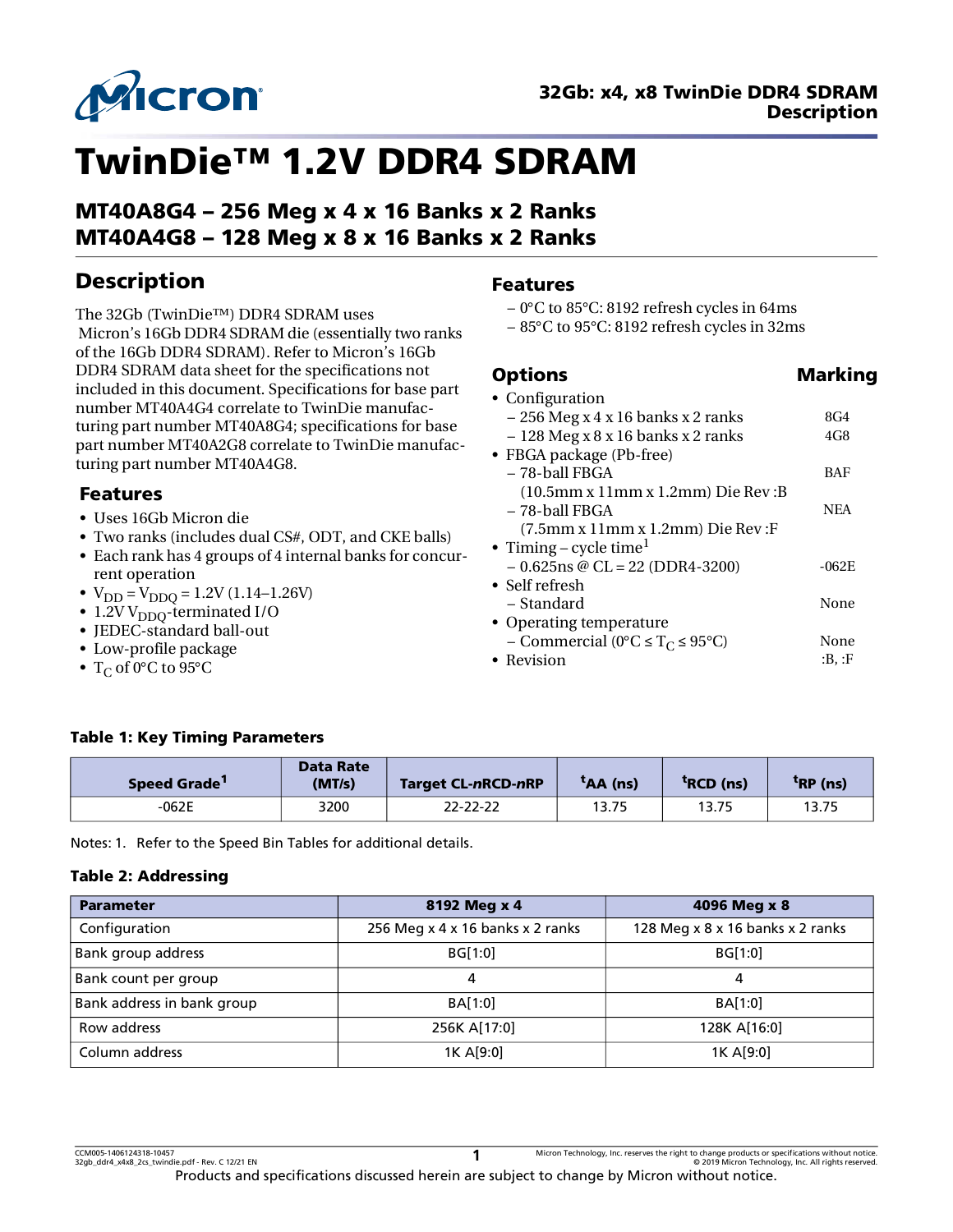

# Important Notes and Warnings

Micron Technology, Inc. ("Micron") reserves the right to make changes to information published in this document, including without limitation specifications and product descriptions. This document supersedes and replaces all information supplied prior to the publication hereof. You may not rely on any information set forth in this document if you obtain the product described herein from any unauthorized distributor or other source not authorized by Micron.

**Automotive Applications.** Products are not designed or intended for use in automotive applications unless specifically designated by Micron as automotive-grade by their respective data sheets. Distributor and customer/distributor shall assume the sole risk and liability for and shall indemnify and hold Micron harmless against all claims, costs, damages, and expenses and reasonable attorneys' fees arising out of, directly or indirectly, any claim of product liability, personal injury, death, or property damage resulting directly or indirectly from any use of non-automotive-grade products in automotive applications. Customer/distributor shall ensure that the terms and conditions of sale between customer/distributor and any customer of distributor/customer (1) state that Micron products are not designed or intended for use in automotive applications unless specifically designated by Micron as automotive-grade by their respective data sheets and (2) require such customer of distributor/customer to indemnify and hold Micron harmless against all claims, costs, damages, and expenses and reasonable attorneys' fees arising out of, directly or indirectly, any claim of product liability, personal injury, death, or property damage resulting from any use of non-automotive-grade products in automotive applications.

**Critical Applications.** Products are not authorized for use in applications in which failure of the Micron component could result, directly or indirectly in death, personal injury, or severe property or environmental damage ("Critical Applications"). Customer must protect against death, personal injury, and severe property and environmental damage by incorporating safety design measures into customer's applications to ensure that failure of the Micron component will not result in such harms. Should customer or distributor purchase, use, or sell any Micron component for any critical application, customer and distributor shall indemnify and hold harmless Micron and its subsidiaries, subcontractors, and affiliates and the directors, officers, and employees of each against all claims, costs, damages, and expenses and reasonable attorneys' fees arising out of, directly or indirectly, any claim of product liability, personal injury, or death arising in any way out of such critical application, whether or not Micron or its subsidiaries, subcontractors, or affiliates were negligent in the design, manufacture, or warning of the Micron product.

**Customer Responsibility.** Customers are responsible for the design, manufacture, and operation of their systems, applications, and products using Micron products. ALL SEMICONDUCTOR PRODUCTS HAVE INHERENT FAILURE RATES AND LIMITED USEFUL LIVES. IT IS THE CUSTOMER'S SOLE RESPONSIBILITY TO DETERMINE WHETHER THE MICRON PRODUCT IS SUITABLE AND FIT FOR THE CUSTOMER'S SYSTEM, APPLICATION, OR PRODUCT.Customers must ensure that adequate design, manufacturing, and operating safeguards are included in customer's applications and products to eliminate the risk that personal injury, death, or severe property or environmental damages will result from failure of any semiconductor component.

**Limited Warranty.** In no event shall Micron be liable for any indirect, incidental, punitive, special or consequential damages (including without limitation lost profits, lost savings, business interruption, costs related to the removal orreplacement of any products orrework charges) whether or not such damages are based on tort, warranty, breach of contract or other legal theory, unless explicitly stated in a written agreement executed by Micron's duly authorized representative.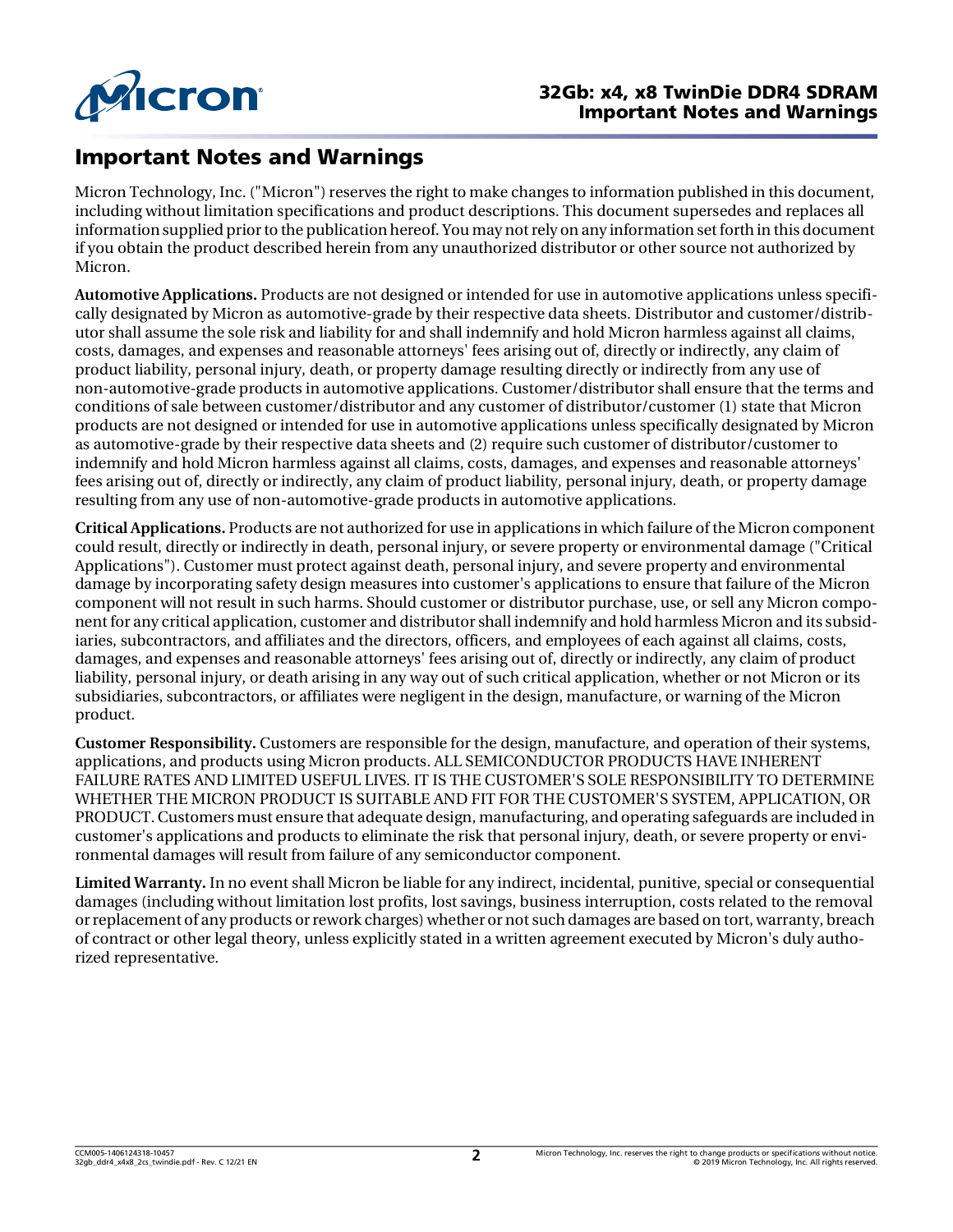

# Functional Description

The TwinDie DDR4 SDRAM is a high-speed, CMOS dynamic random access memory device internally configured as two 16-bank DDR4 SDRAM devices.

Although each die is tested individually within the dual-die package, some TwinDie test results may vary from a like-die tested within a monolithic die package.

The DDR4 SDRAM uses a double data rate architecture to achieve high-speed operation. The double data rate architecture is an 8*n*-prefetch architecture with an interface designed to transfer two data words per clock cycle at the I/O balls. A single read or write access consists of a single 8*n*-bit-wide, one-clock-cycle data transfer at the internal DRAM core and eight corresponding *n*-bit-wide, one-half-clock-cycle data transfers at the I/O balls.

The differential data strobe (DOS, DOS#) is transmitted externally, along with data, for use in data capture at the DDR4 SDRAM input receiver. DOS is center-aligned with data for WRITEs. The read data is transmitted by the DDR4 SDRAM and edge-aligned to the data strobes.

Read and write accesses to the DDR4 SDRAM are burst-oriented. Accesses start at a selected location and continue for a programmed number of locations in a programmed sequence. Operation begins with the registration of an ACTIVATE command, which is then followed by a READ or WRITE command. The address bits registered coincident with the ACTIVATE command are used to select the bank and row to be accessed. The address bits (including CS*n*#, BA*n*, and A*n*) registered coincident with the READ or WRITE command are used to select the rank, bank, and starting column location for the burst access.

This data sheet provides a general description, package dimensions, and the package ballout. Refer to the Micron monolithic DDR4 data sheet for complete information regarding individual die initialization, register definition, command descriptions, and die operation.

### Industrial Temperature

The industrial temperature (IT) option, if offered, requires that the case temperature not exceed –40°C or 95°C. JEDEC specifications require the refresh rate to double when  $T_{C}$  exceeds 85°C; this also requires use of the high-temperature self refresh option. Additionally, ODT resistance,  $I_{DD}$  values, some I<sub>DD</sub> specifications and the input/output impedance must be derated when  $T_{\rm C}$  is < 0°C or > 95°C. See the DDR4 monolithic data sheet for details.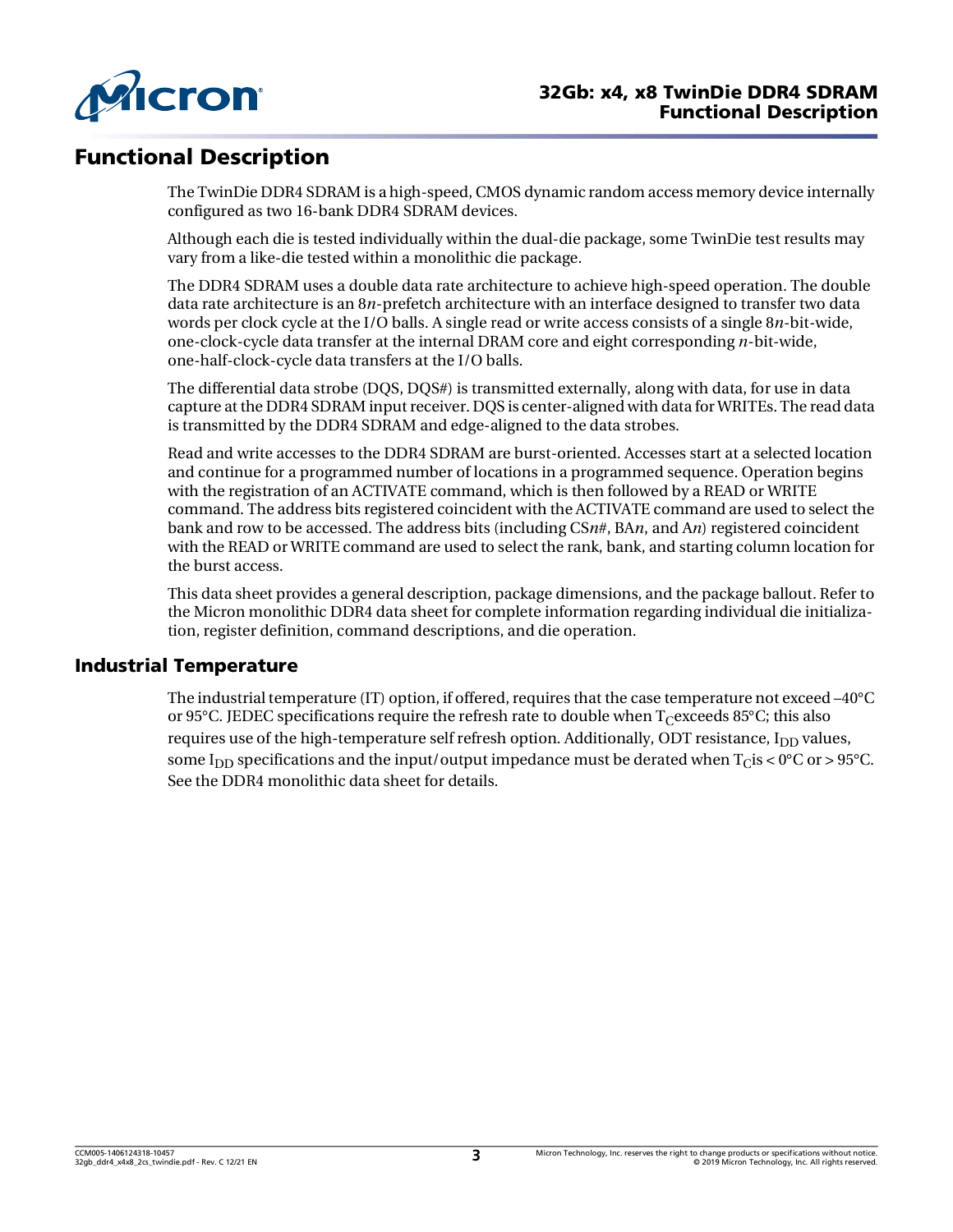

### Functional Block Diagrams





### Figure 2: Functional Block Diagram (128 Meg x 8 x 16 Banks x 2 Ranks)

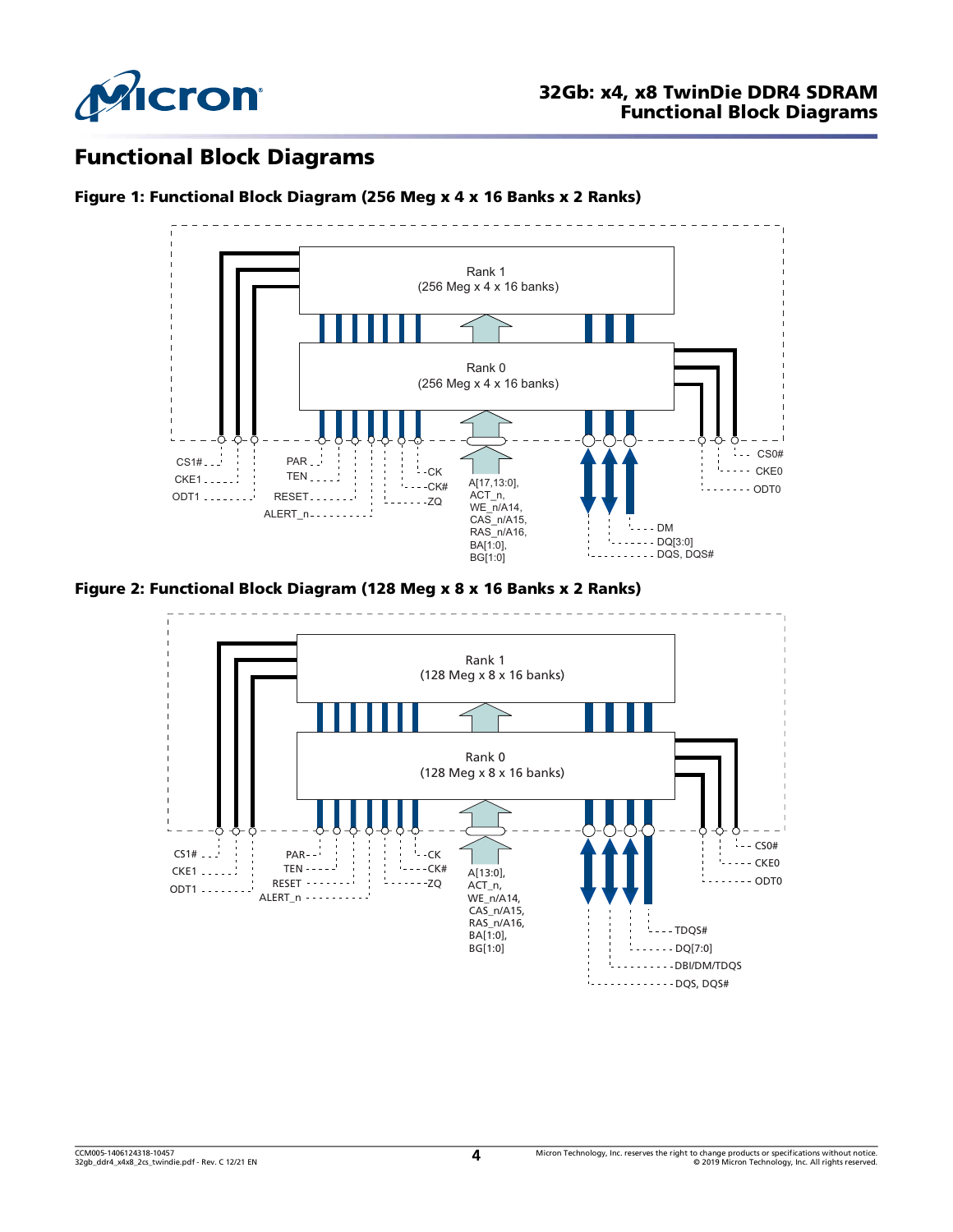

# Electrical Specifications – Leakages

#### Table 3: Input and Output Leakages

| <b>Symbol</b>     | <b>Parameter</b>                                                                                                                                                  | <b>Min</b> | <b>Max</b> | <b>Units</b> | <b>Notes</b> |
|-------------------|-------------------------------------------------------------------------------------------------------------------------------------------------------------------|------------|------------|--------------|--------------|
| <sup>I</sup> IN   | Input leakage current<br>Any input $0V \leq V_{IN} \leq V_{DD}$<br>$V_{RFF}$ pin 0V $\leq$ V <sub>IN</sub> $\leq$ 1.1V<br>(All other pins not under test = $0V$ ) | -4         | 4          | μA           |              |
| <b>UREFCA</b>     | V <sub>RFF</sub> supply leakage current<br>(All other pins not under test = $0V$ )                                                                                | $-4$       | 4          | μA           | 2            |
| $I_{ZQ}$          | Input leakage on ZQ pin                                                                                                                                           | $-100$     | 20         | μA           |              |
| <sup>I</sup> TEN  | Input leakage on TEN pin                                                                                                                                          | $-12$      | 20         | μA           |              |
| l <sub>OZpd</sub> | Output leakage: $V_{OUT} = V_{DDQ}$                                                                                                                               |            | 20         | μA           | 3            |
| l <sub>OZpu</sub> | Output leakage: $V_{OUT} = V_{SSQ}$                                                                                                                               | $-100$     |            | μA           | 3, 4         |

<span id="page-4-2"></span><span id="page-4-1"></span><span id="page-4-0"></span>Notes: 1. Any input  $0V < V_{IN} < 1.1V$ 

- 2.  $V_{REFCA} = V_{DD}/2$ ,  $V_{DD}$  at valid level.
- 3. DQ are disabled.
- 4. ODT is disabled with the ODT input HIGH.

### <span id="page-4-3"></span>Temperature and Thermal Impedance

It is imperative that the DDR4 SDRAM device's temperature specifications, shown in the following table, be maintained in order to ensure the junction temperature is in the proper operating range to meet data sheet specifications. An important step in maintaining the proper junction temperature is using the device's thermal impedances correctly. The thermal impedances listed in apply to the current die revision and packages.

Incorrectly using thermal impedances can produce significant errors. Read Micron technical note TN-00-08, "Thermal Applications," prior to using the values listed in the thermal impedance table. For designs that are expected to last several years and require the flexibility to use several DRAM die shrinks, consider using final target theta values (rather than existing values) to account for increased thermal impedances from the die size reduction.

The DDR4 SDRAM device's safe junction temperature range can be maintained when the  $T_{\rm C}$  specification is not exceeded. In applications where the device's ambient temperature is too high, use of forced air and/or heat sinks may be required to satisfy the case temperature specifications.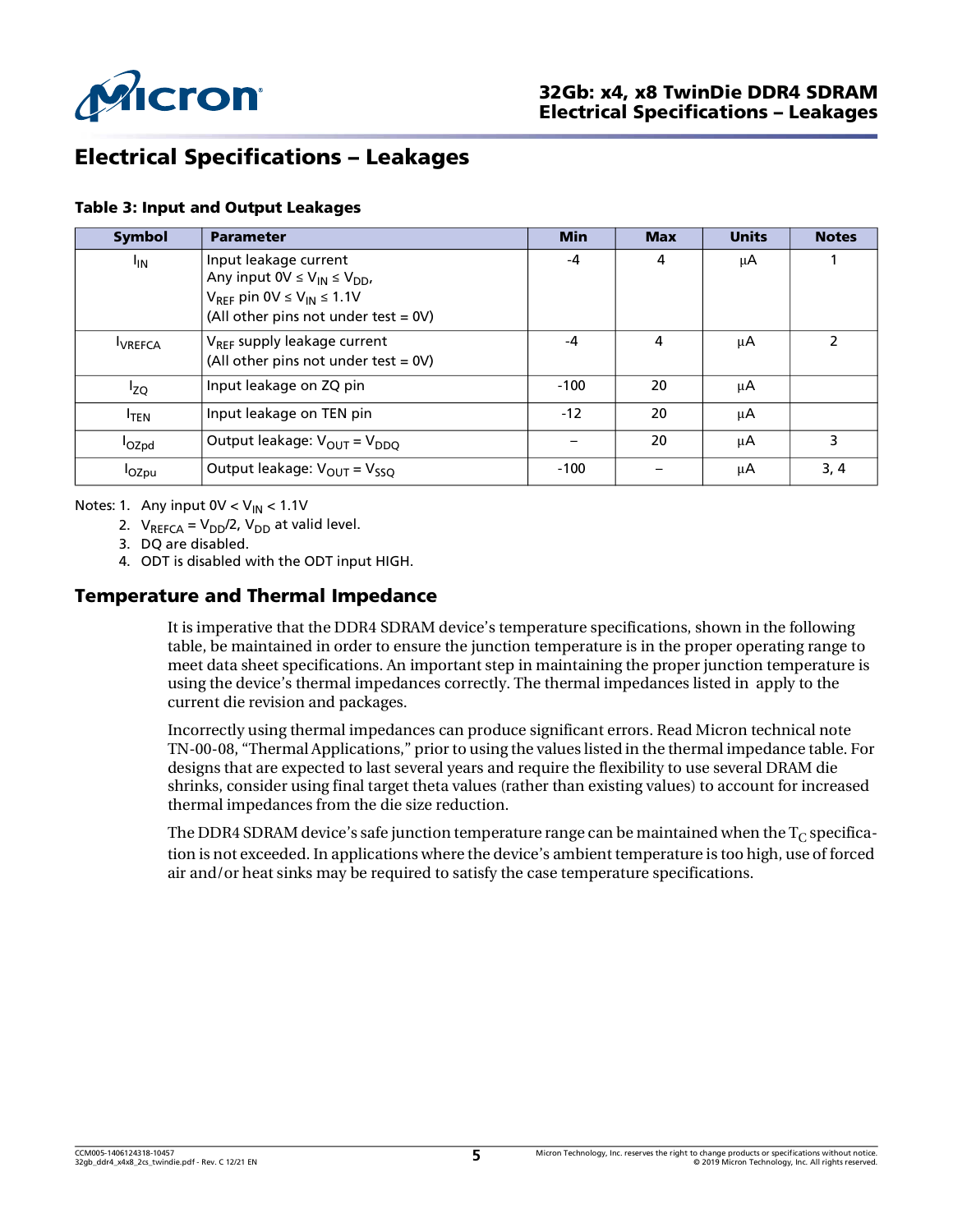

### Table 4: Thermal Characteristics

| <b>Parameter</b>      | <b>Symbol</b> | <b>Value</b> | <b>Units</b> | <b>Notes</b> |
|-----------------------|---------------|--------------|--------------|--------------|
| Operating temperature |               | 0 to 85      | $\sim$       |              |
|                       |               | 0 to 95      | $\sim$       |              |

Notes: 1. MAX operating case temperature  $T<sub>C</sub>$  is measured in the center of the package, as shown below.

- 2. A thermal solution must be designed to ensure that the device does not exceed the maximum  $T_c$  during operation.
- 3. Device functionality is not guaranteed if the device exceeds maximum  $T_C$  during operation.
- <span id="page-5-0"></span>4. If T<sub>C</sub> exceeds 85°C, the DRAM must be refreshed externally at 2x refresh, which is a 3.9µs interval refresh rate. The use of self refresh temperature (SRT) or automatic self refresh (ASR), if available, must be enabled.
- 5. Notes 1–3 apply to entire table.

### Figure 3: Temperature Test Point Location



#### Table 5: Thermal Impedance

|         | Package     | <b>Substrate</b>     | $\Theta$ JA (°C/W)<br>$Airflow =$<br>0 <sub>m/s</sub> | $\Theta$ JA (°C/W)<br>$Airflow =$<br>1 <sub>m/s</sub> | $\theta$ JA (°C/W)<br>$Airflow =$<br>2m/s | $\Theta$ JB ( $\degree$ C/W) | $\Theta$ JC ( $\degree$ C/W) | <b>Notes</b> |
|---------|-------------|----------------------|-------------------------------------------------------|-------------------------------------------------------|-------------------------------------------|------------------------------|------------------------------|--------------|
| 78-ball | Rev B "BAF" | Low<br>conductivity  | 48.8                                                  | 36.5                                                  | 32.5                                      | <b>NA</b>                    | 4.6                          |              |
|         |             | High<br>conductivity | 29.7                                                  | 23.9                                                  | 22.2                                      | 12.8                         | <b>NA</b>                    |              |
| 78-ball | Rev F "NEA" | Low<br>conductivity  | 51.2                                                  | 39.1                                                  | 34.5                                      | <b>NA</b>                    | 2.6                          | 1            |
|         |             | High<br>conductivity | 30.2                                                  | 25.0                                                  | 23.3                                      | 10.4                         | <b>NA</b>                    |              |

<span id="page-5-1"></span>Notes: 1. Thermal resistance data is based on a typical number.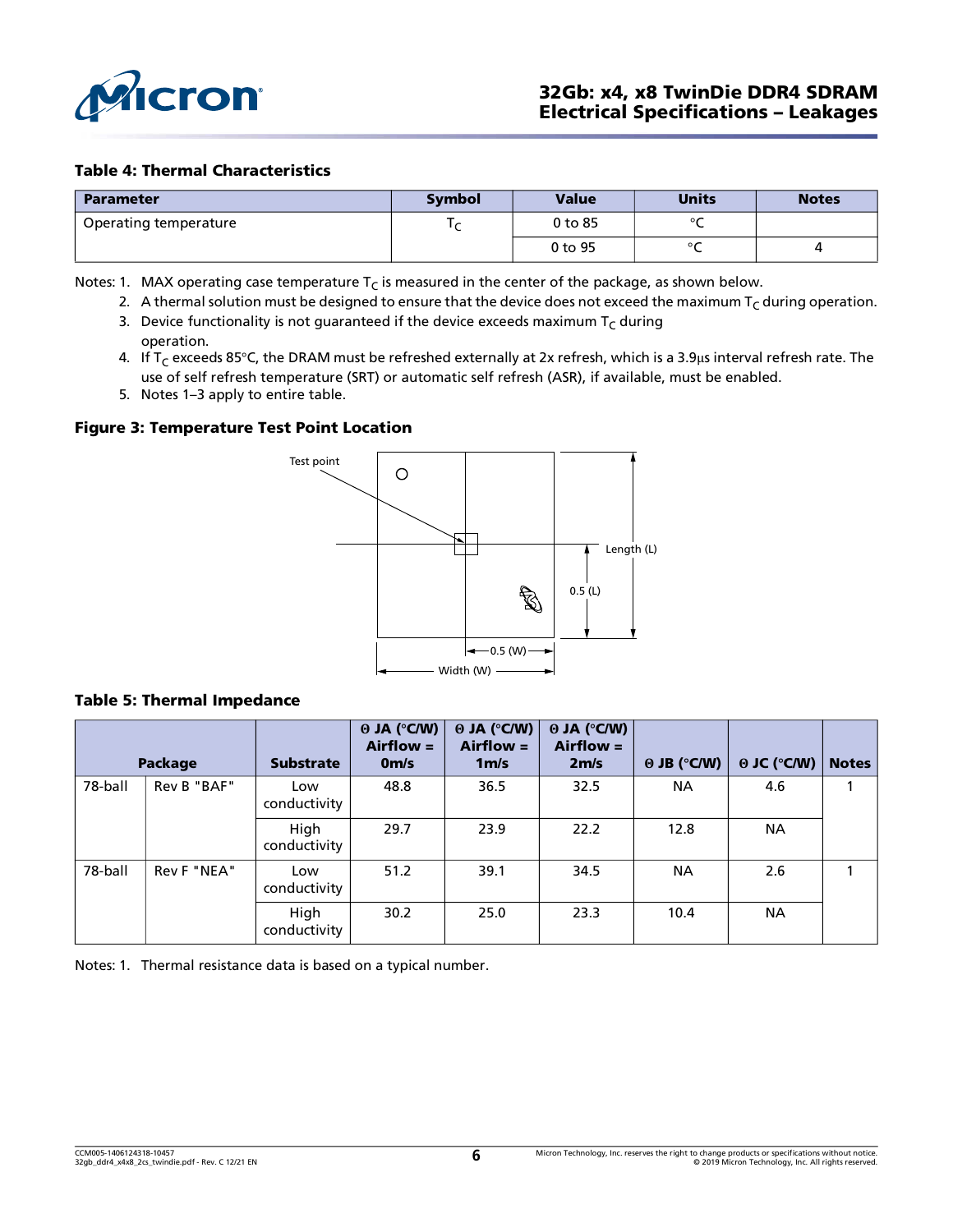

# Electrical Characteristics – AC and DC Output Measurement Levels

### Single-Ended Outputs

### Table 6: Single-Ended Output Levels

| Parameter                                                 | <b>Symbol</b>       | <b>DDR4-1600 to DDR4-3200</b> | <b>Unit</b> |
|-----------------------------------------------------------|---------------------|-------------------------------|-------------|
| DC output high measurement level (for IV curve linearity) | $V_{OH(DC)}$        | $1.1 \times V_{DDO}$          |             |
| DC output mid measurement level (for IV curve linearity)  | V <sub>OM(DC)</sub> | $0.8 \times V_{DDO}$          | v           |
| DC output low measurement level (for IV curve linearity)  | $V_{OL(DC)}$        | $0.5 \times V_{DDO}$          |             |
| AC output high measurement level (for output slew rate)   | $V_{OH(AC)}$        | $(0.7 + 0.15) \times V_{DDO}$ |             |
| AC output low measurement level (for output slew rate)    | $V_{OL(AC)}$        | $(0.7 - 0.15) \times V_{DDO}$ |             |

Notes: 1. The swing of  $\pm 0.15 \times V_{DDQ}$  is based on approximately 50% of the static single-ended output peak-to-peak swing with a driver impedance of RZQ/7 and an effective test load of 50 $\Omega$  to V<sub>TT</sub> = V<sub>DDO</sub>.

> Using the same reference load used for timing measurements, output slew rate for falling and rising edges is defined and measured between  $V_{OL(AC)}$  and  $V_{OH(AC)}$  for single-ended signals.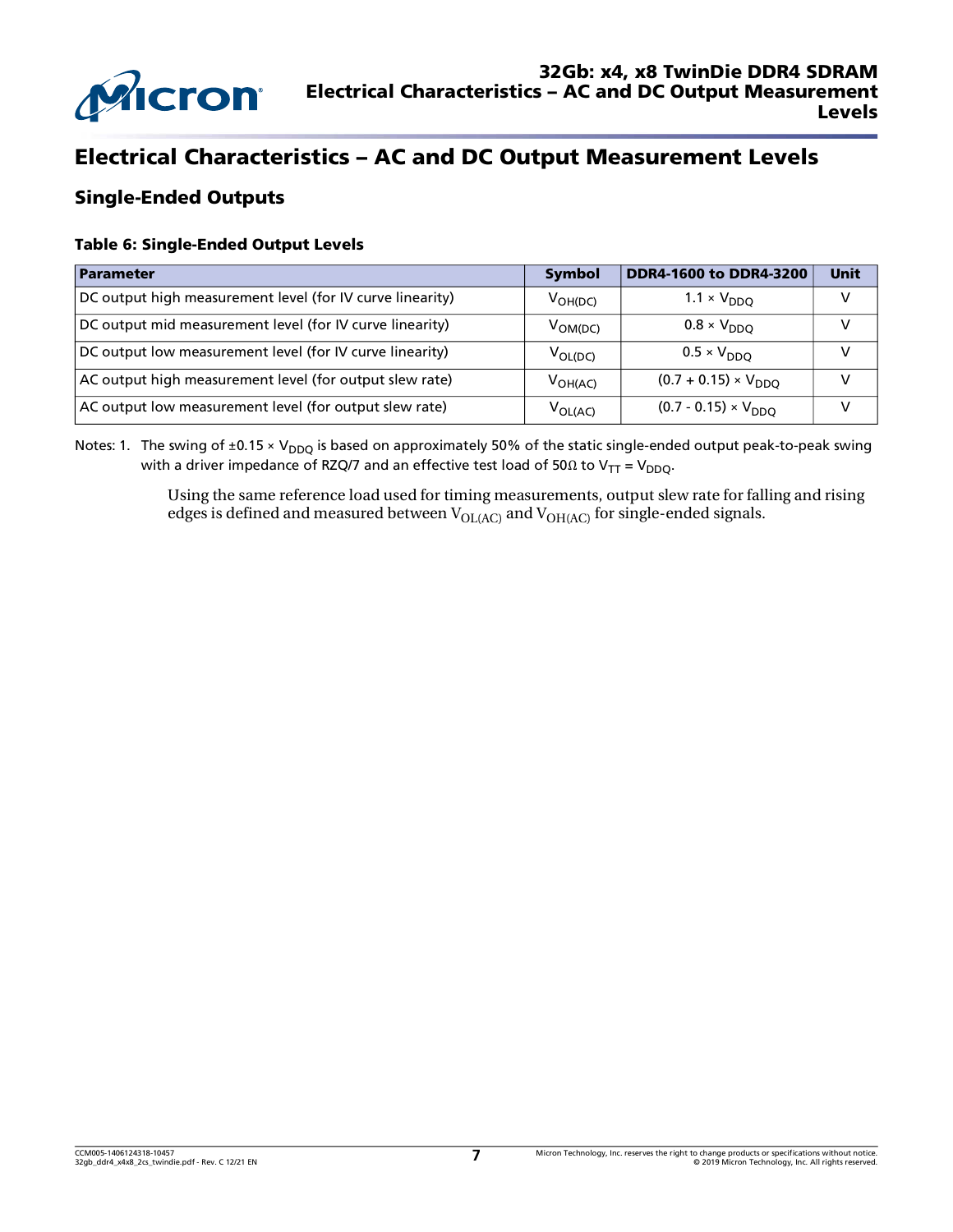

#### Table 7: Single-Ended Output Slew Rate Definition

|                                                | <b>Measured</b>                         |              |                                   |
|------------------------------------------------|-----------------------------------------|--------------|-----------------------------------|
| <b>Description</b>                             | <b>From</b>                             | To           | Defined by                        |
| Single-ended output slew rate for rising edge  | V <sub>OL(AC)</sub>                     | $V_{OH(AC)}$ | $[VOH(AC) - VOL(AC)]/\Delta TRse$ |
| Single-ended output slew rate for falling edge | $\mathsf{V}_{\mathsf{OH}(\mathsf{AC})}$ | $V_{OL(AC)}$ | $[VOH(AC) - VOL(AC)]/\Delta TFse$ |

#### Figure 4: Single-Ended Output Slew Rate Definition



#### Table 8: Single-Ended Output Slew Rate

|                               |               |     | DDR4-1333 to DDR4-3200 |      |  |
|-------------------------------|---------------|-----|------------------------|------|--|
| <b>Parameter</b>              | <b>Symbol</b> | Min | <b>Max</b>             | Unit |  |
| Single-ended output slew rate | $S R Q_{se}$  |     |                        | V/ns |  |

Notes: 1. For  $R_{ON} = R_{ZO}/7$ .

- 2.  $SR =$  slew rate; Q = query output; se = single-ended signals.
- 3. In two cases a maximum slew rate of 12V/ns applies for a single DQ signal within a byte lane:
	- Case 1 is defined for a single DQ signal within a byte lane that is switching into a certain direction (either from HIGH-to-LOW or LOW-to-HIGH) while all remaining DQ signals in the same byte lane are static (they stay at either HIGH or LOW).
	- Case 2 is defined for a single DQ signal within a byte lane that is switching into a certain direction (either from HIGH-to-LOW or LOW-to-HIGH) while all remaining DQ signals in the same byte lane are switching into the opposite direction (from LOW-to-HIGH or HIGH-to-LOW, respectively). For the remaining DQ signal switching into the opposite direction, the standard maximum limit of 7 V/ns applies.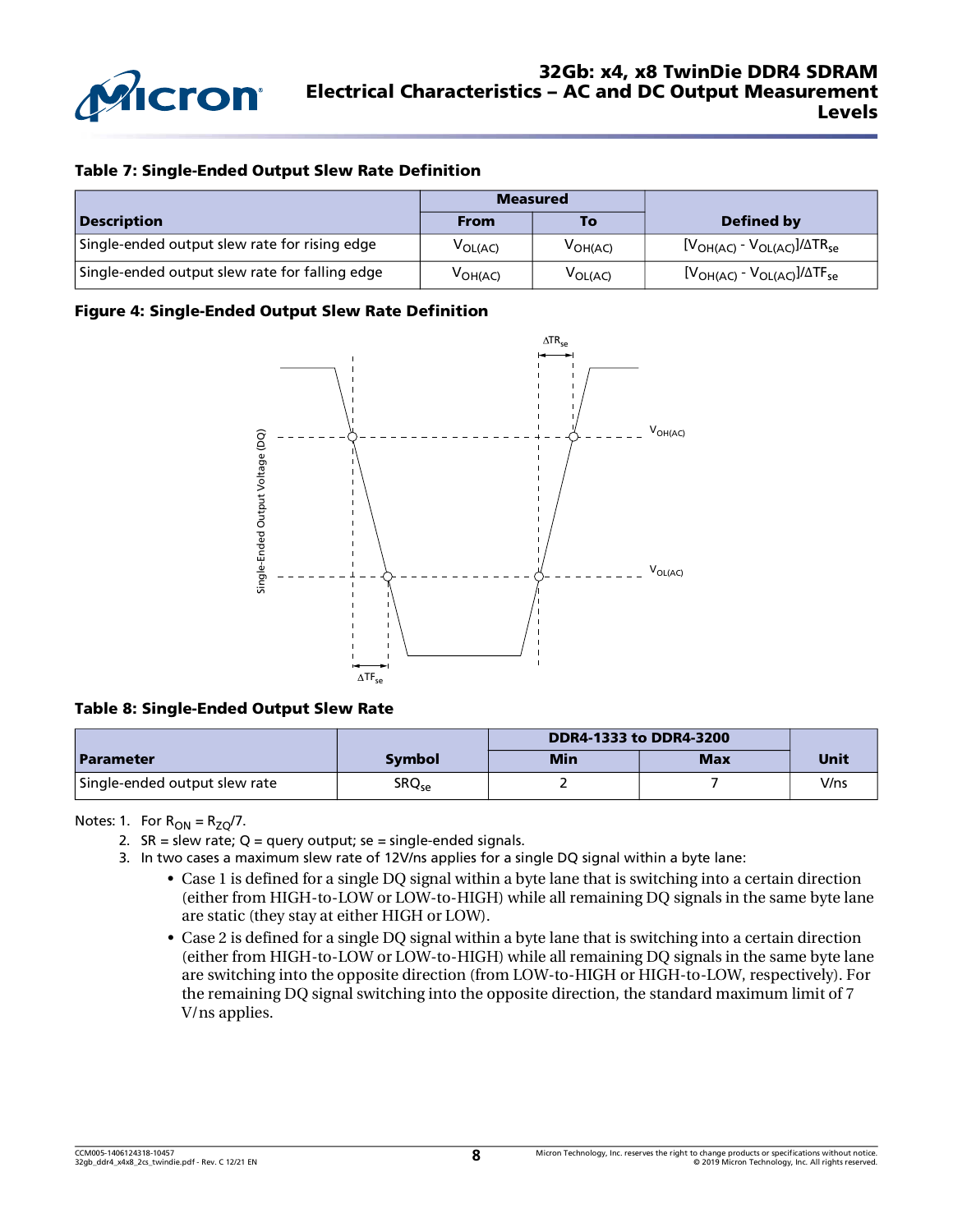

### Differential Outputs

### Table 9: Differential Output Levels

| <b>Parameter</b>                                                        | <b>Symbol</b>      | <b>DDR4-1600 to DDR4-3200</b> | <b>Unit</b> |
|-------------------------------------------------------------------------|--------------------|-------------------------------|-------------|
| AC differential output high measurement level (for output slew<br>rate) | $V_{OH, diff(AC)}$ | $0.3 \times V_{DDO}$          |             |
| AC differential output low measurement level (for output slew<br>rate)  | $V_{OL,diff(AC)}$  | $-0.3 \times V_{DDO}$         |             |

Notes: 1. The swing of  $\pm 0.3 \times V_{DDQ}$  is based on approximately 50% of the static single-ended output peak-to-peak swing with a driver impedance of RZQ/7 and an effective test load of 50Ω to V<sub>TT</sub> = V<sub>DDQ</sub> at each differential output.

> Using the same reference load used for timing measurements, output slew rate for falling and rising edges is defined and measured between  $V_{OL,diff(AC)}$  and  $V_{OH,diff(AC)}$  for differential signals.

#### Table 10: Differential Output Slew Rate Definition

|                                                | <b>Measured</b>            |                    |                                                                                                      |
|------------------------------------------------|----------------------------|--------------------|------------------------------------------------------------------------------------------------------|
| <b>Description</b>                             | <b>From</b>                | To                 | Defined by                                                                                           |
| Differential output slew rate for rising edge  | V <sub>OL, diff</sub> (AC) | $V_{OH, diff(AC)}$ | $\frac{1}{2}$ [V <sub>OH, diff</sub> (AC) - V <sub>OL, diff(AC)</sub> ]/ $\Delta TR$ <sub>diff</sub> |
| Differential output slew rate for falling edge | $V_{OH, diff(AC)}$         | $V_{OL, diff(AC)}$ | $\frac{1}{2}$ $[V_{OH,diff(AC)} - V_{OL,diff(AC)}]/\Delta TF_{diff}$                                 |

### Figure 5: Differential Output Slew Rate Definition



#### Table 11: Differential Output Slew Rate

|                               |                     | DDR4-1333 to DDR4-3200 |            |      |
|-------------------------------|---------------------|------------------------|------------|------|
| <b>Parameter</b>              | Symbol              | Min                    | <b>Max</b> | Unit |
| Differential output slew rate | SRQ <sub>diff</sub> |                        | 18         | V/ns |

Notes: 1. For  $R_{ON} = R_{ZQ}/7$ .

2.  $SR =$  slew rate; Q = query output; diff = differential signals.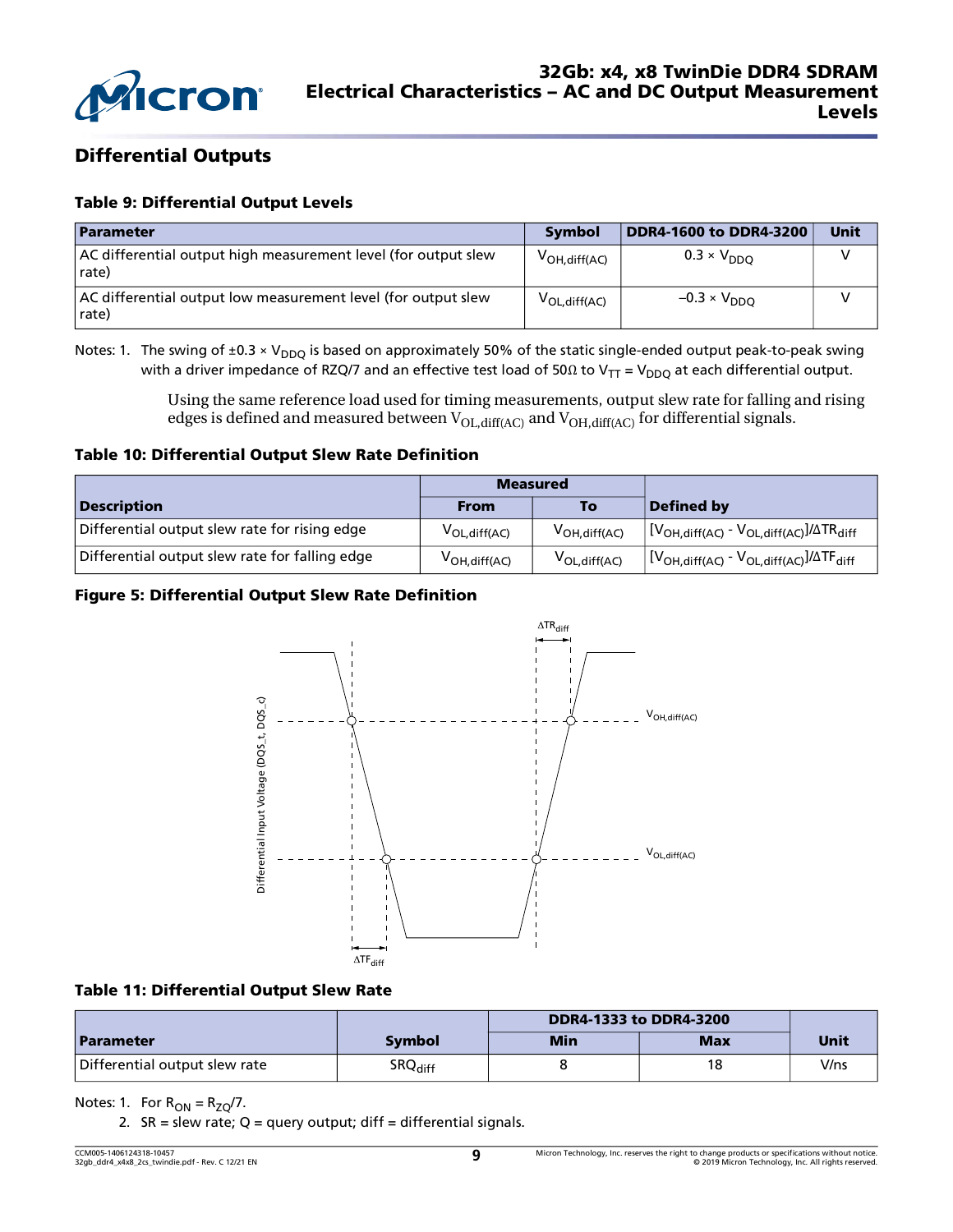

### Reference Load for AC Timing and Output Slew Rate

The effective reference load of 50Ω to V<sub>TT</sub> = V<sub>DDO</sub> and driver impedance of R<sub>ZO</sub>/7 for each output was used in defining the relevant AC timing parameters of the device as well as output slew rate measurements.

 $R_{ON}$  nominal of DQ, DQS\_t and DQS\_c drivers uses 34 ohms to specify the relevant AC timing paraeter values of the device. The maximum DC high level of output signal =  $1.0 \times V_{DDO}$ , the minimum DC low level of output signal =  $\{34 / (34 + 50)\}\times V_{\text{DDO}} = 0.4 \times V_{\text{DDO}}$ 

The nominal reference level of an output signal can be approximated by the following: The center of maximum DC high and minimum DC low = { $(1 + 0.4) / 2$  }  $\times$  V<sub>DDQ</sub> = 0.7  $\times$  V<sub>DDQ</sub>. The actual reference level of output signal might vary with driver  $R_{ON}$  and reference load tolerances. Thus, the actual reference level or midpoint of an output signal is at the widest part of the output signal's eye.

#### Figure 6: Reference Load For AC Timing and Output Slew Rate

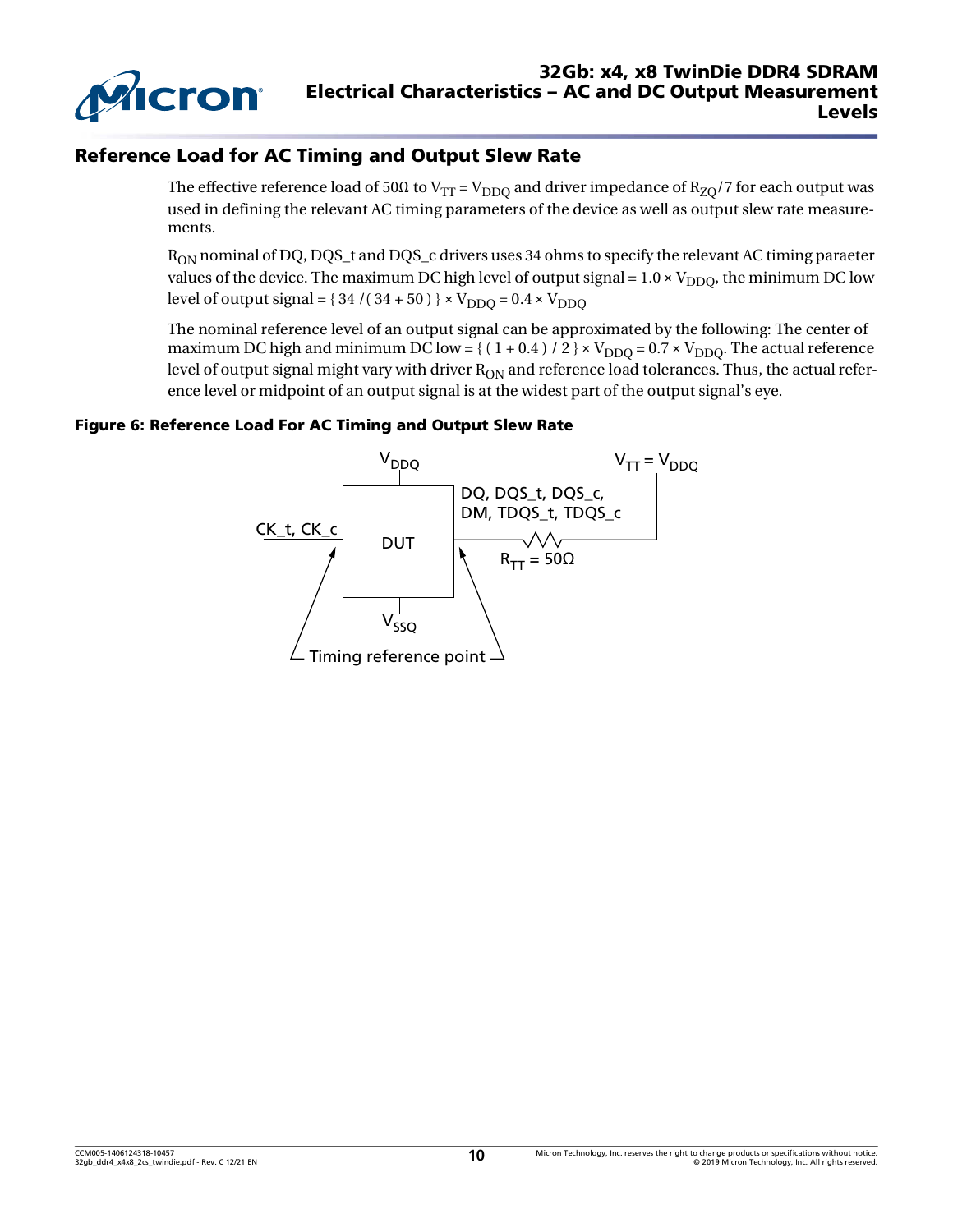

# Electrical Specifications - I<sub>CDD</sub> Parameters

| <b>Combined</b><br><b>Symbol</b> | <b>Individual</b><br><b>Die Status</b>               | <b>Bus</b><br><b>Width</b> | <b>DDR4-2133</b> | <b>DDR4-2400</b> | <b>DDR4-2666</b> | <b>DDR4-2933</b> | <b>DDR4-3200</b> | <b>Units</b> |
|----------------------------------|------------------------------------------------------|----------------------------|------------------|------------------|------------------|------------------|------------------|--------------|
| $I_{CDD0}$                       | $I_{CDD0} =$                                         | х4                         | 99               | 100              | 101              | 102              | 103              | mA           |
|                                  | $I_{DD0} + I_{DD2P}$                                 | x8                         | 102              | 103              | 104              | 105              | 106              |              |
| I <sub>CPP0</sub>                | $I_{CPPO} =$<br>$IPP0 + IPP3N$                       | x4, x8                     | $\overline{7}$   | $\overline{7}$   | $\overline{7}$   | $\overline{7}$   | $\overline{7}$   | mA           |
| I <sub>CDD1</sub>                | $I_{CDD1}$ =                                         | x4                         | 109              | 110              | 111              | 112              | 113              | mA           |
|                                  | $IDD1 + IDD2P$                                       | x8                         | 113              | 114              | 115              | 116              | 117              |              |
| ICDD2N                           | $I_{CDD2N}$ =<br>$IDD2N + IDD2P$                     | x4, x8                     | 91               | 92               | 93               | 94               | 95               | mA           |
| CDD <sub>2NT</sub>               | $I_{CDD2NT}$ =<br>$I_{DD2NT} + I_{DD2P}$             | x4, x8                     | 95               | 96               | 97               | 98               | 99               | mA           |
| ICDD <sub>2P</sub>               | $I_{CDD2P} =$<br>$I_{DD2P} + I_{DD2P}$               | x4, x8                     | 86               | 86               | 86               | 86               | 86               | mA           |
| ICDD <sub>2Q</sub>               | $I_{CDD2Q} =$<br>$I_{DD2Q} + I_{DD2P}$               | x4, x8                     | 90               | 90               | 90               | 90               | 90               | mA           |
| I <sub>CDD3N</sub>               | $I_{CDD3N}$ =                                        | х4                         | 117              | 118              | 119              | 120              | 121              | mA           |
|                                  | $IDD3N + IDD2P$                                      | x8                         | 119              | 120              | 121              | 122              | 123              |              |
| I <sub>CPP3N</sub>               | $I_{CPP3N}$ =<br>$IPP3N + IPP3N$                     | x4, x8                     | 6                | 6                | $\bf 6$          | $\bf 6$          | 6                | mA           |
| I <sub>CDD3P</sub>               | $I_{CDD3P} = I_{DD3P}$                               | x4                         | 108              | 109              | 110              | 111              | 112              | mA           |
|                                  | $+$ $I_{DD2P}$                                       | x8                         | 109              | 110              | 111              | 112              | 112              |              |
| ICDD4R                           | $I_{CDD4R}$ =                                        | x4                         | 181              | 190              | 198              | 207              | 215              | mA           |
|                                  | $I_{DD4R} + I_{DD2P}$                                | x8                         | 205              | 215              | 225              | 235              | 245              |              |
| I <sub>CDD4W</sub>               | $I_{CDD4W}$ =                                        | x4                         | 178              | 185              | 192              | 200              | 207              | mA           |
|                                  | $I_{DD4W} + I_{DD2P}$                                | x8                         | 193              | 201              | 209              | 218              | 226              |              |
| I <sub>CDD5R</sub>               | $I_{CDD5R}$ =<br>$I_{DD5R} + I_{DD2P}$               | x4, x8                     | 124              | 124              | 124              | 124              | 124              | mA           |
| I <sub>CPP5R</sub>               | $I_{CPPSR}$ =<br>$I_{PP5R} + I_{PP3N}$               | x4, x8                     | 8                | 8                | 8                | 8                | 8                | mA           |
| <b>ICDD6N</b>                    | $I_{CDD6N}$ =<br>$I_{DD6N} + I_{DD6N}$               | x4, x8                     | 148              | 148              | 148              | 148              | 148              | mA           |
| $I_{\text{CDD6E}}^2$             | $I_{CDD6E}$ =<br>$I_{\text{DDEE}} + I_{\text{DDEE}}$ | x4, x8                     | 258              | 258              | 258              | 258              | 258              | mA           |
| $I_{\text{CDD6R}}$ <sup>2</sup>  | $I_{CDD6R}$ =<br>$I_{DD6R} + I_{DD6R}$               | x4, x8                     | 52               | 52               | 52               | 52               | 52               | mA           |

### Table 12: DDR4 I<sub>CDD</sub> Specifications and Conditions - Rev. B (0<sup>°</sup> ≤ T<sub>C</sub> ≤ 85<sup>°</sup>C)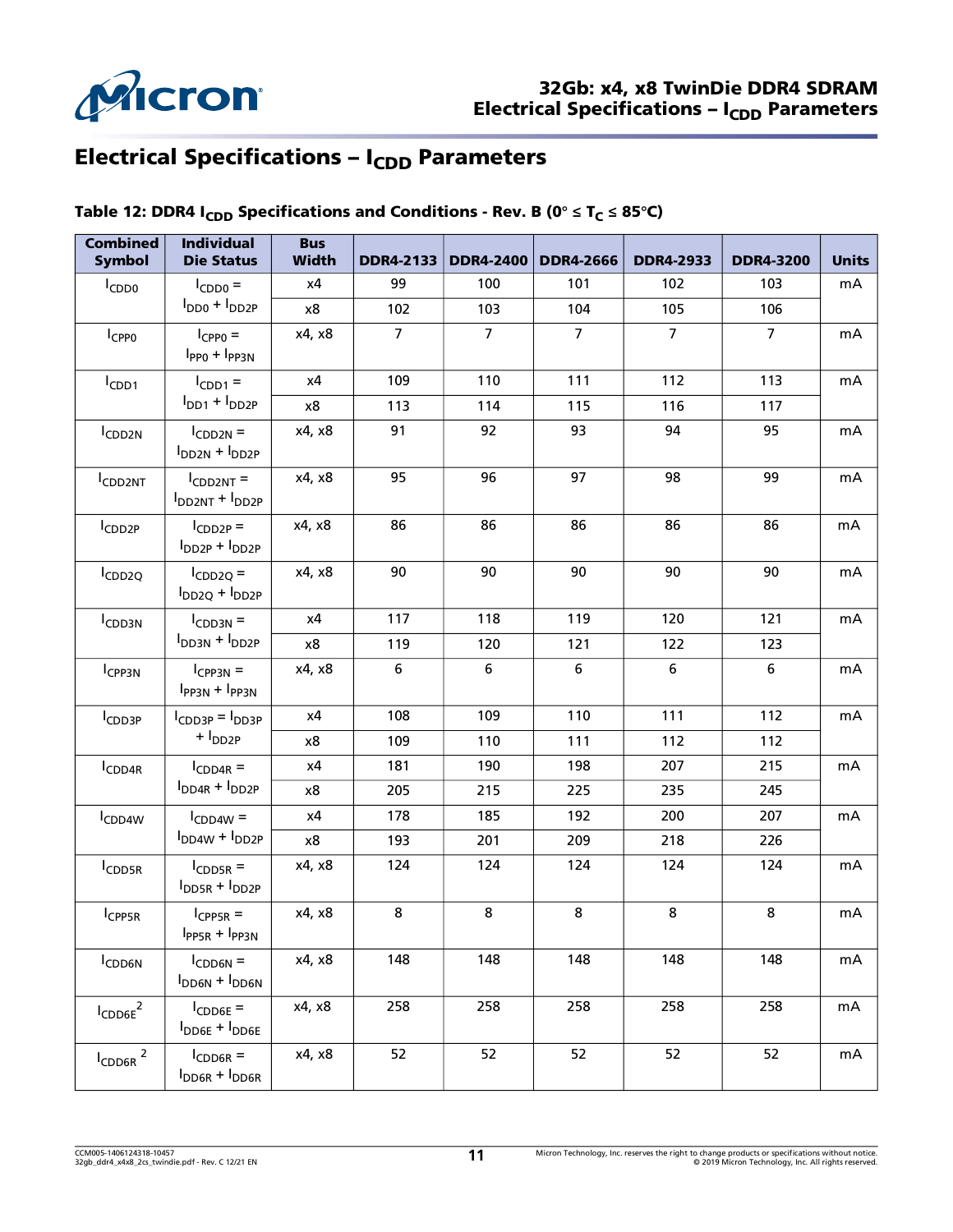

| <b>Combined</b><br><b>Symbol</b>         | <b>Individual</b><br><b>Die Status</b> | <b>Bus</b><br>Width | <b>DDR4-2133</b> | <b>DDR4-2400</b> | <b>DDR4-2666</b> | <b>DDR4-2933</b> | <b>DDR4-3200</b> | <b>Units</b> |
|------------------------------------------|----------------------------------------|---------------------|------------------|------------------|------------------|------------------|------------------|--------------|
| I <sub>CDD6A</sub><br>$(25^{\circ}C)^2$  | $I_{CDD6A} =$<br>$I_{DD6A} + I_{DD6A}$ | x4, x8              | 30               | 30               | 30               | 30               | 30               | mA           |
| CDD <sub>6A</sub><br>$(45^{\circ}C)^{2}$ | $I_{CDD6A} =$<br>$I_{DD6A} + I_{DD6A}$ | x4, x8              | 52               | 52               | 52               | 52               | 52               | mA           |
| ICDD6A<br>$(75^{\circ}C)^2$              | $I_{CDD6A} =$<br>$I_{DD6A} + I_{DD6A}$ | x4, x8              | 146              | 146              | 146              | 146              | 146              | mA           |
| CDD <sub>6A</sub><br>$(95^{\circ}C)^{2}$ | $I_{CDD6A} =$<br>$I_{DD6A} + I_{DD6A}$ | x4, x8              | 258              | 258              | 258              | 258              | 258              | mA           |
| I <sub>CPP6X</sub>                       | $I_{CPP6x} =$<br>$I_{PP6x} + I_{PP6x}$ | x4, x8              | 18               | 18               | 18               | 18               | 18               | mA           |
| $I_{CDD7}$                               | $I_{CDD7}$ =                           | х4                  | 230              | 239              | 251              | 263              | 277              | mA           |
|                                          | $IDD7 + IDD2P$                         | x8                  | 226              | 228              | 233              | 236              | 239              |              |
| I <sub>CPP7</sub>                        | $I_{CPP7}$ =                           | х4                  | 14               | 14               | 14               | 14               | 14               | mA           |
|                                          | $IPP7 + IPP3N$                         | x8                  | 13               | 13               | 13               | 13               | 13               |              |
| <sup>I</sup> CDD <sub>8</sub>            | $ICDD8 = IDD8 +$<br>$I_{DD8}$          | x4, x8              | 80               | 80               | 80               | 80               | 80               | mA           |

### Table 12: DDR4 I<sub>CDD</sub> Specifications and Conditions - Rev. B (0<sup>°</sup> ≤ T<sub>C</sub> ≤ 85<sup>°</sup>C)

<span id="page-11-0"></span>Notes: 1. I<sub>CDD</sub> values reflect the combined current of both individual die. I<sub>DDx</sub> represents individual die values.

- 2. I<sub>CDD6R</sub>, I<sub>CDD6A</sub>, and I<sub>CDD6E</sub> values are verified by design and characterization, and may not be subject to production test.
- 3. I<sub>CDD</sub> values must be derated (increased) when operated outside of the range 0°C ≤ T<sub>C</sub> ≤ 85°C. They must also be derated when using features such as CAL, CA Parity, Read/Write DBI, AL, Gear-down, Write CRC, 2X/4X REF, and DLL disabled. Refer to the 16Gb monolithic data sheet for all derating values. Derating values apply to each individual  $I_{DDx}$  that make up the combined  $I_{CDD}$
- 4. Note 1 applies to the entire table.

### Table 13: DDR4  $I_{CDD}$  Specifications and Conditions - Rev. F (0°  $\leq$  T<sub>C</sub>  $\leq$  85°C)

| <b>Combined</b><br><b>Symbol</b> | <b>Individual</b><br><b>Die Status</b>   | <b>Bus</b><br><b>Width</b> | <b>DDR4-2133</b> | <b>DDR4-2400</b> | <b>DDR4-2666</b> | <b>DDR4-2933</b> | <b>DDR4-3200</b> | <b>Units</b> |
|----------------------------------|------------------------------------------|----------------------------|------------------|------------------|------------------|------------------|------------------|--------------|
| I <sub>CDD0</sub>                | $I_{CDD0}$ =                             | х4                         | 89               | 90               | 91               | 92               | 93               | mA           |
|                                  | $I_{DD0} + I_{DD2P}$                     | x8                         | 94               | 95               | 96               | 97               | 98               |              |
| <sup>I</sup> CPP <sub>0</sub>    | $I_{CPPO}$ =<br>$IPP0 + IPP3N$           | x4, x8                     | 5                | 5                | 5                | 5                | 5                | mA           |
| $I$ CDD <sub>1</sub>             | $I_{CDD1} =$                             | х4                         | 100              | 101              | 102              | 103              | 104              | mA           |
|                                  | $IDD1 + IDD2P$                           | x8                         | 105              | 106              | 107              | 108              | 109              |              |
| CDD <sub>2N</sub>                | $I_{CDD2N}$ =<br>$IDD2N + IDD2P$         | x4, x8                     | 79               | 80               | 81               | 82               | 83               | mA           |
| CDD <sub>2NT</sub>               | $I_{CDD2NT}$ =<br>$I_{DD2NT} + I_{DD2P}$ | x4, x8                     | 85               | 86               | 87               | 88               | 89               | mA           |
| CDD <sub>2P</sub>                | $I_{CDD2P} =$<br>$I_{DD2P} + I_{DD2P}$   | x4, x8                     | 76               | 76               | 76               | 76               | 76               | mA           |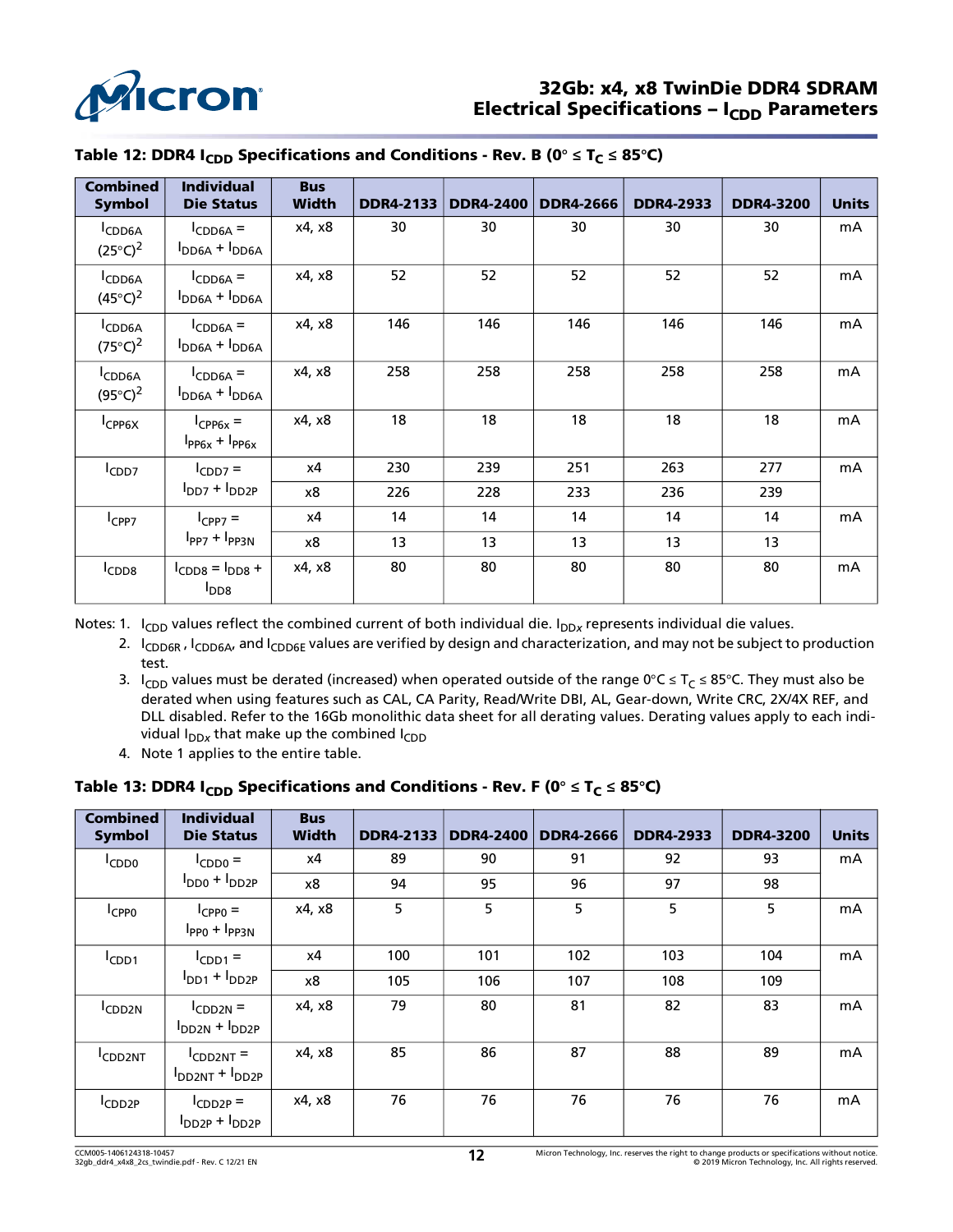

### 32Gb: x4, x8 TwinDie DDR4 SDRAM Electrical Specifications –  $I_{CDD}$  Parameters

# Table 13: DDR4 I<sub>CDD</sub> Specifications and Conditions - Rev. F (0<sup>°</sup>  $\leq$  T<sub>C</sub>  $\leq$  85<sup>°</sup>C)

| <b>Combined</b><br><b>Symbol</b>        | <b>Individual</b><br><b>Die Status</b> | <b>Bus</b><br><b>Width</b> | <b>DDR4-2133</b> | <b>DDR4-2400</b> | <b>DDR4-2666</b> | <b>DDR4-2933</b>        | <b>DDR4-3200</b> | <b>Units</b> |
|-----------------------------------------|----------------------------------------|----------------------------|------------------|------------------|------------------|-------------------------|------------------|--------------|
| ICDD <sub>2Q</sub>                      | $I_{CDD2Q} =$<br>$I_{DD2Q} + I_{DD2P}$ | x4, x8                     | 80               | 80               | 80               | 80                      | 80               | mA           |
| I <sub>CDD3N</sub>                      | $ICDD3N$ =                             | x4                         | 94               | 95               | 96               | 97                      | 98               | mA           |
|                                         | $IDD3N + IDD2P$                        | x8                         | 95               | 96               | 97               | 98                      | 99               |              |
| I <sub>CPP3N</sub>                      | $I_{CPP3N} =$<br>$I_{PP3N} + I_{PP3N}$ | x4, x8                     | 4                | 4                | $\overline{4}$   | $\overline{\mathbf{4}}$ | $\overline{4}$   | mA           |
| I <sub>CDD3P</sub>                      | $I_{CDD3P} = I_{DD3P}$                 | x4                         | 82               | 83               | 84               | 85                      | 86               | mA           |
|                                         | + I <sub>DD2P</sub>                    | x8                         | 84               | 85               | 86               | 87                      | 88               |              |
| I <sub>CDD4R</sub>                      | $I_{CDD4R}$ =                          | x4                         | 139              | 144              | 150              | 157                     | 165              | mA           |
|                                         | $I_{DD4R} + I_{DD2P}$                  | x8                         | 147              | 155              | 163              | 170                     | 178              |              |
| I <sub>CDD4W</sub>                      | $I_{CDD4W}$ =                          | x4                         | 118              | 122              | 126              | 130                     | 134              | mA           |
|                                         | $I_{DD4W} + I_{DD2P}$                  | x8                         | 130              | 135              | 140              | 145                     | 150              |              |
| <b>ICDD5R</b>                           | $I_{CDD5R}$ =<br>$I_{DD5R} + I_{DD2P}$ | x4, x8                     | 106              | 106              | 106              | 106                     | 106              | mA           |
| I <sub>CPP5R</sub>                      | $I_{CPPSR}$ =<br>$I_{PP5R} + I_{PP3N}$ | x4, x8                     | 6                | 6                | $\boldsymbol{6}$ | $\boldsymbol{6}$        | 6                | mA           |
| <b>ICDD6N</b>                           | $I_{CDD6N}$ =<br>$I_{DD6N} + I_{DD6N}$ | x4, x8                     | 106              | 106              | 106              | 106                     | 106              | mA           |
| $I_{\mathsf{CDD6E}}^{\mathsf{}}^2$      | $I_{CDD6E}$ =<br>$I_{DDE} + I_{DDE}$   | x4, x8                     | 180              | 180              | 180              | 180                     | 180              | mA           |
| $I_{CDD6R}$ <sup>2</sup>                | $I_{CDD6R}$ =<br>$I_{DD6R} + I_{DD6R}$ | x4, x8                     | 40               | 40               | 40               | 40                      | 40               | mA           |
| I <sub>CDD6A</sub><br>$(25^{\circ}C)^2$ | $I_{CDD6A}$ =<br>$I_{DD6A} + I_{DD6A}$ | x4, x8                     | 22               | 22               | 22               | 22                      | 22               | mA           |
| ICDD6A<br>$(45^{\circ}C)^2$             | $I_{CDD6A}$ =<br>$I_{DD6A} + I_{DD6A}$ | x4, x8                     | 40               | 40               | 40               | 40                      | 40               | mA           |
| ICDD6A<br>$(75^{\circ}C)^2$             | $I_{CDD6A}$ =<br>$I_{DD6A} + I_{DD6A}$ | x4, x8                     | 102              | 102              | 102              | 102                     | 102              | mA           |
| I <sub>CDD6A</sub><br>$(95^{\circ}C)^2$ | $I_{CDD6A}$ =<br>$I_{DD6A} + I_{DD6A}$ | x4, x8                     | 180              | 180              | 180              | 180                     | 180              | mA           |
| I <sub>CPP6X</sub>                      | $I_{CPP6x} =$<br>$I_{PP6x} + I_{PP6x}$ | x4, x8                     | 12               | 12               | 12               | 12                      | 12               | mA           |
| $I_{CDD7}$                              | $I_{CDD7}$ =                           | x4                         | 248              | 263              | 278              | 293                     | 308              | mA           |
|                                         | $IDD7 + IDD2P$                         | x8                         | 197              | 199              | 201              | 203                     | 205              |              |
| $I_{CPP7}$                              | $I_{CPP7} =$                           | х4                         | 13               | 13               | 13               | 13                      | 13               | mA           |
|                                         | $IPP7 + IPP3N$                         | x8                         | 10               | 10               | 10               | 10                      | 10               |              |
| I <sub>CDD8</sub>                       | $ICDD8 = IDD8 +$<br>$I_{DD8}$          | x4, x8                     | 72               | 72               | 72               | 72                      | 72               | mA           |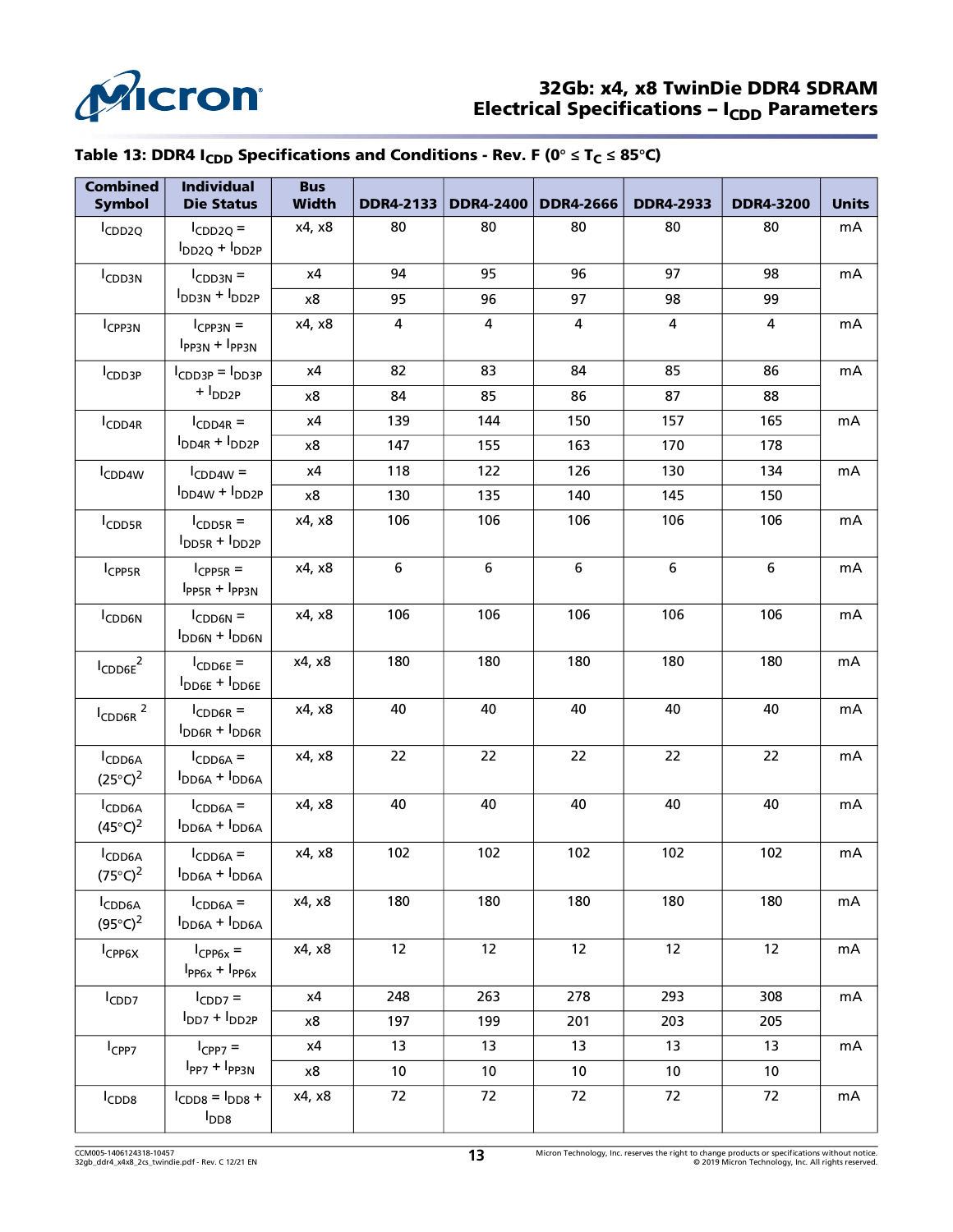

### 32Gb: x4, x8 TwinDie DDR4 SDRAM Electrical Specifications -  $I_{CDD}$  Parameters

- Notes: 1. I<sub>CDD</sub> values reflect the combined current of both individual die. I<sub>DDx</sub> represents individual die values.
	- 2.  $I_{CDD6R}$ ,  $I_{CDD6A}$ , and  $I_{CDD6E}$  values are verified by design and characterization, and may not be subject to production test.
	- 3. I<sub>CDD</sub> values must be derated (increased) when operated outside of the range 0°C ≤ T<sub>C</sub> ≤ 85°C. They must also be derated when using features such as CAL, CA Parity, Read/Write DBI, AL, Gear-down, Write CRC, 2X/4X REF, and DLL disabled. Refer to the 16Gb monolithic data sheet for all derating values. Derating values apply to each individual I<sub>DDx</sub> that make up the combined I<sub>CDD</sub>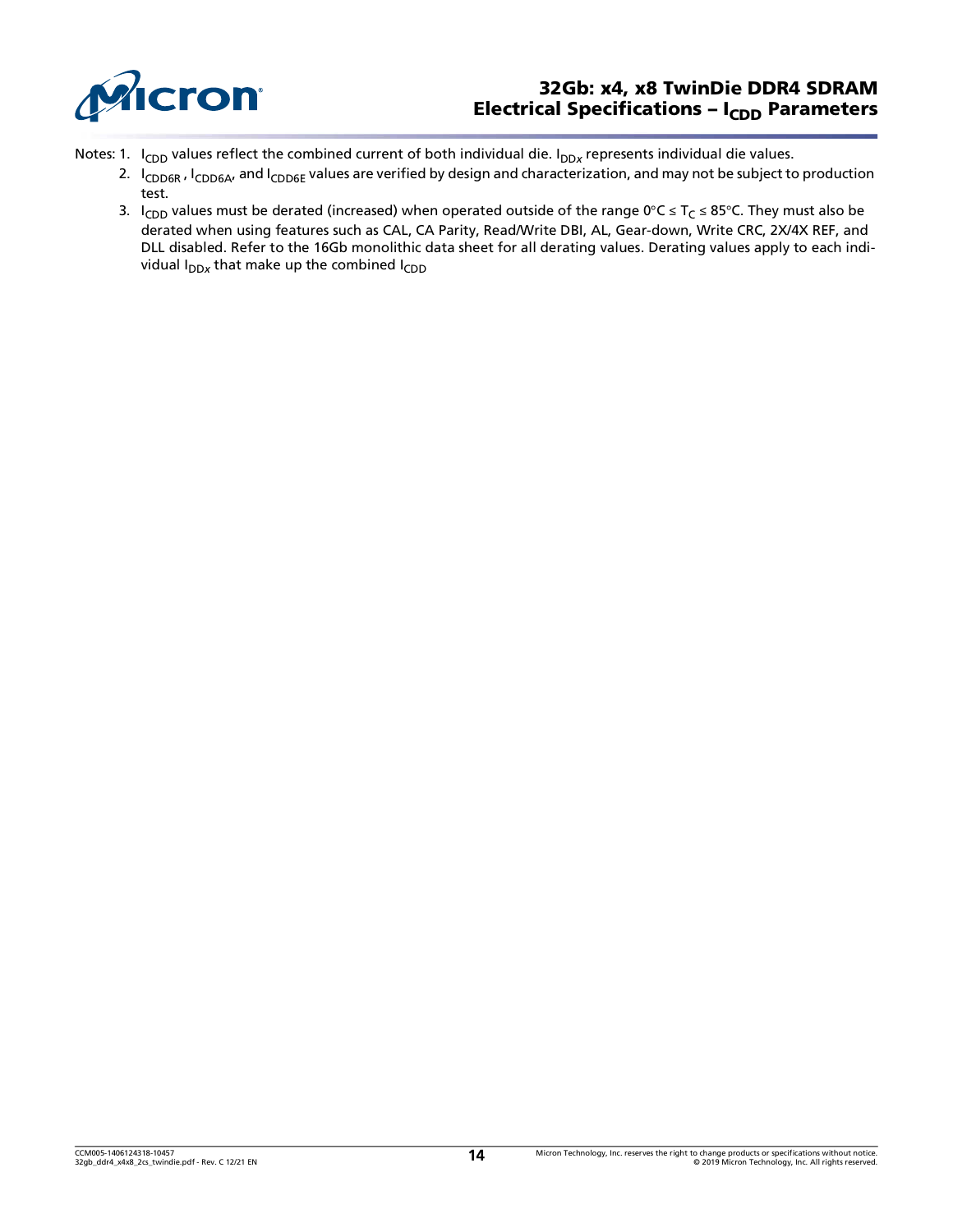

# DRAM Package Electrical Specifications

### Table 14: DRAM Package Electrical Specifications for x4, x8, and x16 DDP Devices

|                  |               |                                           |                          | DDR4-1600, 1866, 2133,<br>2400, 2666, 2933, 3200 |             |                  |  |
|------------------|---------------|-------------------------------------------|--------------------------|--------------------------------------------------|-------------|------------------|--|
| <b>Parameter</b> |               | <b>Symbol</b>                             | <b>Min</b>               | <b>Max</b>                                       | <b>Unit</b> | <b>Notes</b>     |  |
| Input/output     | Zpkg          | $Z_{10}$                                  | 35                       | 60                                               | ohm         | 3                |  |
|                  | Package delay | $Td_{IO}$                                 | 60                       | 120                                              | ps          | 3                |  |
|                  | Lpkg          | $L_{IO}$                                  | $\overline{\phantom{0}}$ | 5.5                                              | nH          |                  |  |
|                  | Cpkg          | $C_{10}$                                  | $\overline{\phantom{0}}$ | 4                                                | pF          |                  |  |
| DQSL_t/DQSL_c/D  | Zpkg          | Z <sub>IO</sub> DQS                       | 35                       | 60                                               | ohm         |                  |  |
| QSU_t/DQSU_c     | Package delay | Td <sub>IO DOS</sub>                      | 60                       | 120                                              | ps          |                  |  |
|                  | Lpkg          | L <sub>IO</sub> DQS                       | $\qquad \qquad -$        | 5.5                                              | nH          |                  |  |
|                  | Cpkg          | $CIO$ $DQS$                               | $\overline{\phantom{0}}$ | 4                                                | pF          |                  |  |
| DQSL_t/DQSL_c,   | Delta Zpkg    | DZ <sub>IO</sub> DQS                      | $\qquad \qquad -$        | 5                                                | ohm         | 4                |  |
| DQSU_t/DQSU_c,   | Delta delay   | DTd <sub>IO DQS</sub>                     | $\qquad \qquad -$        | 5                                                | ps          | 4                |  |
| Input CTRL pins  | Zpkg          | $Z_{I}$ <sub>CTRL</sub>                   | 30                       | 70                                               | ohm         | 5                |  |
|                  | Package delay | $Tdl$ <sub>CTRL</sub>                     | 60                       | 120                                              | ps          | 5                |  |
|                  | Lpkg          | L <sub>I CTRL</sub>                       | -                        | 7.5                                              | nH          |                  |  |
|                  | Cpkg          | $CI$ <sub>CTRL</sub>                      | $\overline{\phantom{0}}$ | $\overline{\mathbf{4}}$                          | pF          |                  |  |
| Input CMD ADD    | Zpkg          | Z <sub>I</sub> ADD CMD                    | 30                       | 60                                               | ohm         | 6                |  |
| pins             | Package delay | Td <sub>I ADD CMD</sub>                   | 60                       | 120                                              | ps          | $\boldsymbol{6}$ |  |
|                  | Lpkg          | L <sub>I</sub> ADD CMD                    | $\overline{\phantom{0}}$ | 7.5                                              | nH          |                  |  |
|                  | Cpkg          | C <sub>I ADD</sub> CMD                    | $\overline{\phantom{0}}$ | 4                                                | pF          |                  |  |
| CK_t, CK_c       | Zpkg          | $Z_{CK}$                                  | 30                       | 60                                               | ohm         |                  |  |
|                  | Package delay | $\mathsf{Td}_{\mathsf{CK}}$               | 60                       | 120                                              | ps          |                  |  |
|                  | Delta Zpkg    | $DZ_{DCK}$                                | $\qquad \qquad -$        | 5                                                | ohm         | $\overline{7}$   |  |
|                  | Delta delay   | <b>DTd<sub>DCK</sub></b>                  | $\qquad \qquad -$        | 5                                                | ps          | $\overline{7}$   |  |
| Input CLK        | Lpkg          | $L_{I \, CLK}$                            | $\overline{\phantom{0}}$ | 7.5                                              | nH          |                  |  |
|                  | Cpkg          | $C_{I\,CLK}$                              | $\qquad \qquad -$        | 4                                                | pF          |                  |  |
| ZQ Zpkg          |               | $Z_{OZQ}$                                 | $\overline{\phantom{0}}$ | 50                                               | ohm         |                  |  |
| ZQ delay         |               | $\mathsf{Td}_{\mathsf{O}}$ z $\mathsf{Q}$ | 30                       | 135                                              | ps          |                  |  |
| ALERT Zpkg       |               | Z <sub>O ALERT</sub>                      | 30                       | 60                                               | ohm         |                  |  |
| ALERT delay      |               | Td <sub>O ALERT</sub>                     | 60                       | 110                                              | ps          |                  |  |

Notes: 1. The values in this table are guaranteed by design/simulation only, and are not subject to production testing.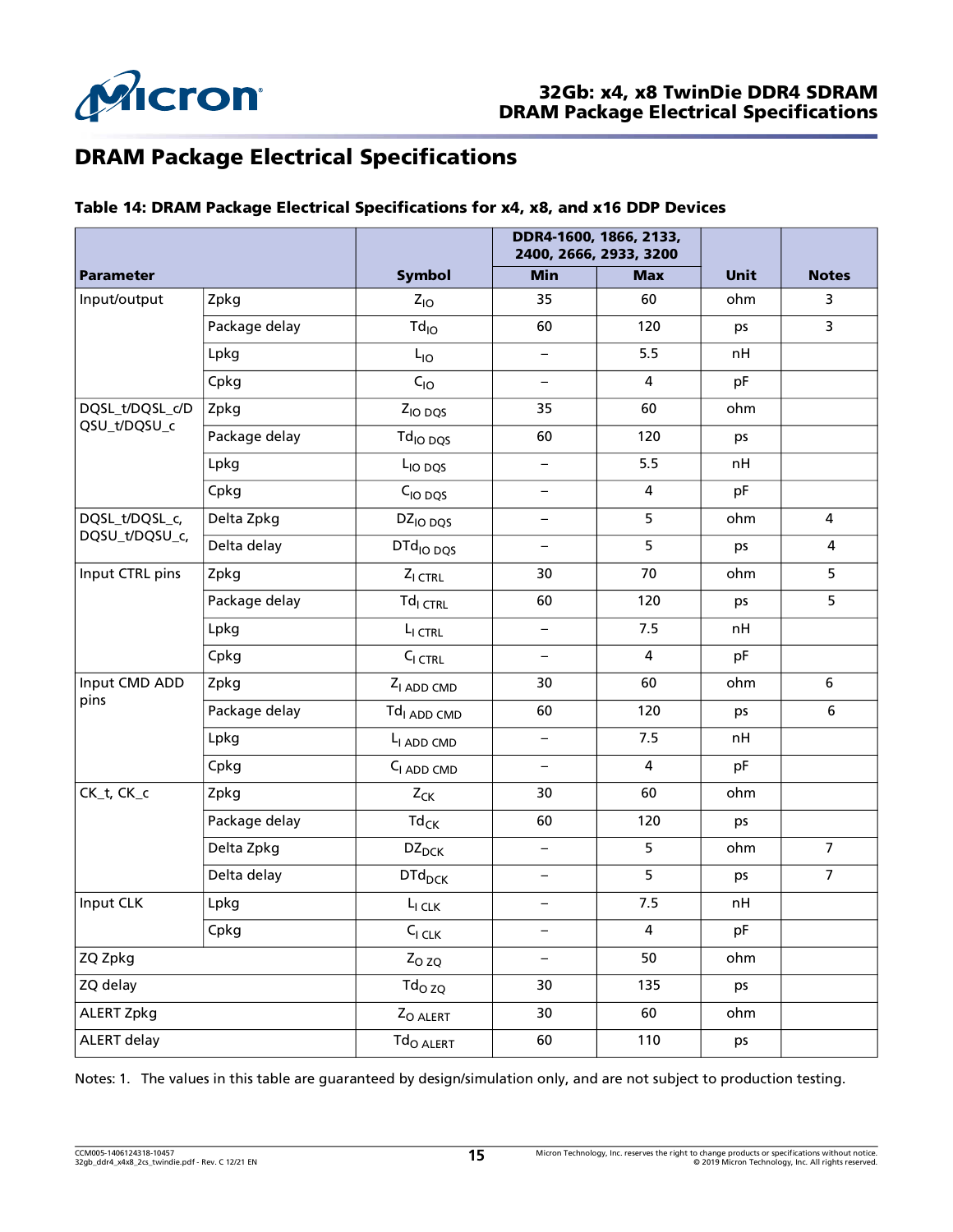

### 32Gb: x4, x8 TwinDie DDR4 SDRAM DRAM Package Electrical Specifications

- 2. Package implementations should satisfy targets if the Zpkg and package delay fall within the ranges shown, and the maximum Lpkg and Cpkg do not exceed the maximum values shown. The package design targets are provided for reference, system signal simulations should not use these values but use the Micron package model.
- <span id="page-15-0"></span>3.  $Z_{10}$  and  $Td_{10}$  apply to DQ, DM, DQS\_c, DQS\_t, TDQS\_t, and TDQS\_c.
- <span id="page-15-1"></span>4. Absolute value of ZIO (DQS\_t), ZIO (DQS\_c) for impedance (Z) or absolute value of TdIO (DQS\_t), TdIO (DQS\_c) for delay (Td).
- <span id="page-15-2"></span>5.  $Z_{\text{l}}$  CTRL and Td<sub>I CTRL</sub> apply to ODT, CS\_n, and CKE.
- <span id="page-15-3"></span>6.  $Z_{I \text{ ADD CMD}}$  and  $Td_{I \text{ ADD CMD}}$  apply to A[17:0], BA[1:0], BG[1:0], RAS\_n CAS\_n, and WE\_n.
- <span id="page-15-4"></span>7. Absolute value of ZCK\_t, ZCK\_c for impedance (Z) or absolute value of TdCK\_t, TdCK\_c for delay (Td).
- 8. Notes 1-2 apply to the entire table.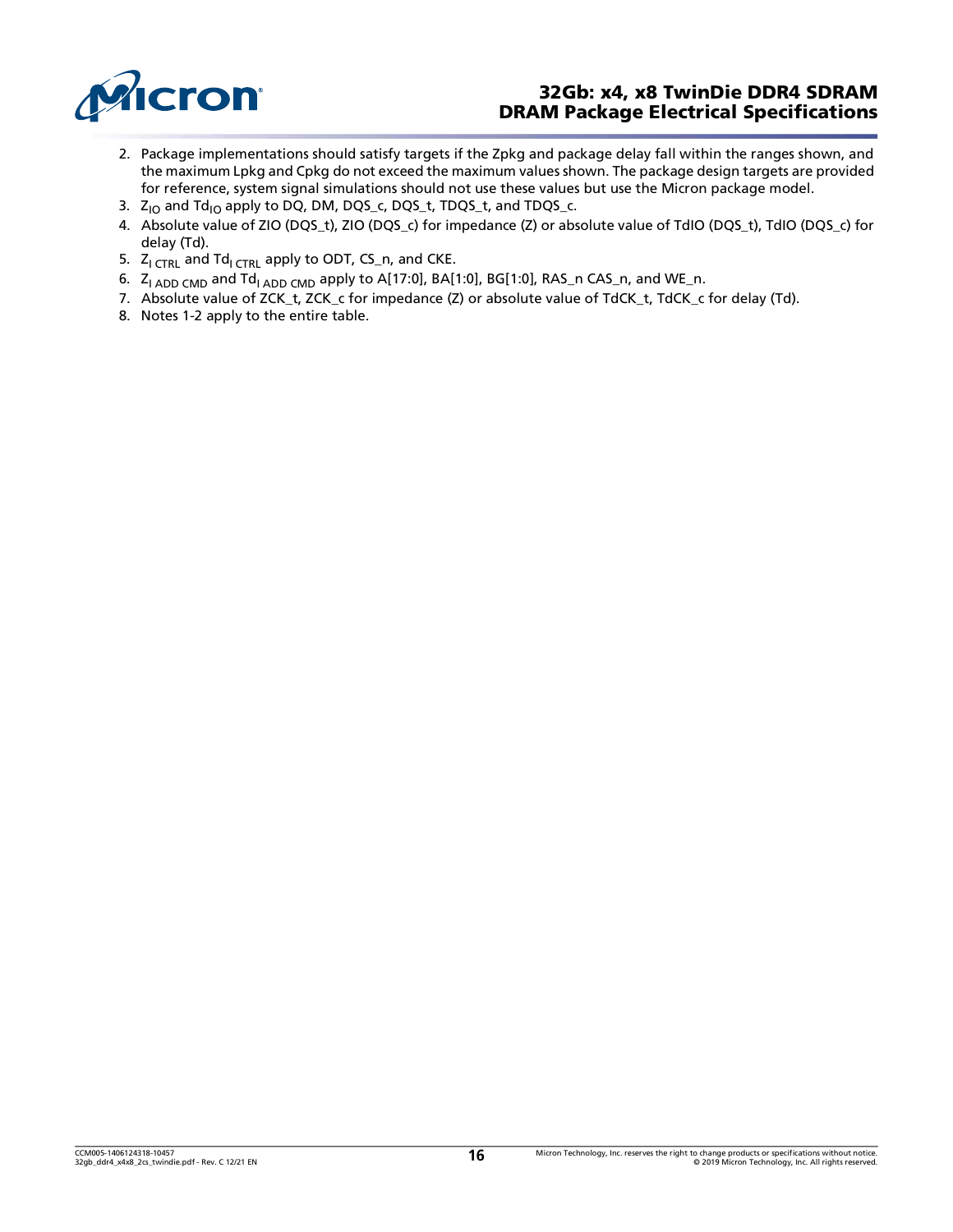

# Package Dimensions

### Figure 7: 78-Ball FBGA Die Rev. B (package code BAF)



Notes: 1. All dimensions are in millimeters.

2. Solder ball material: SAC305 (96.5% Sn, 3% Ag, 0.5% Cu).